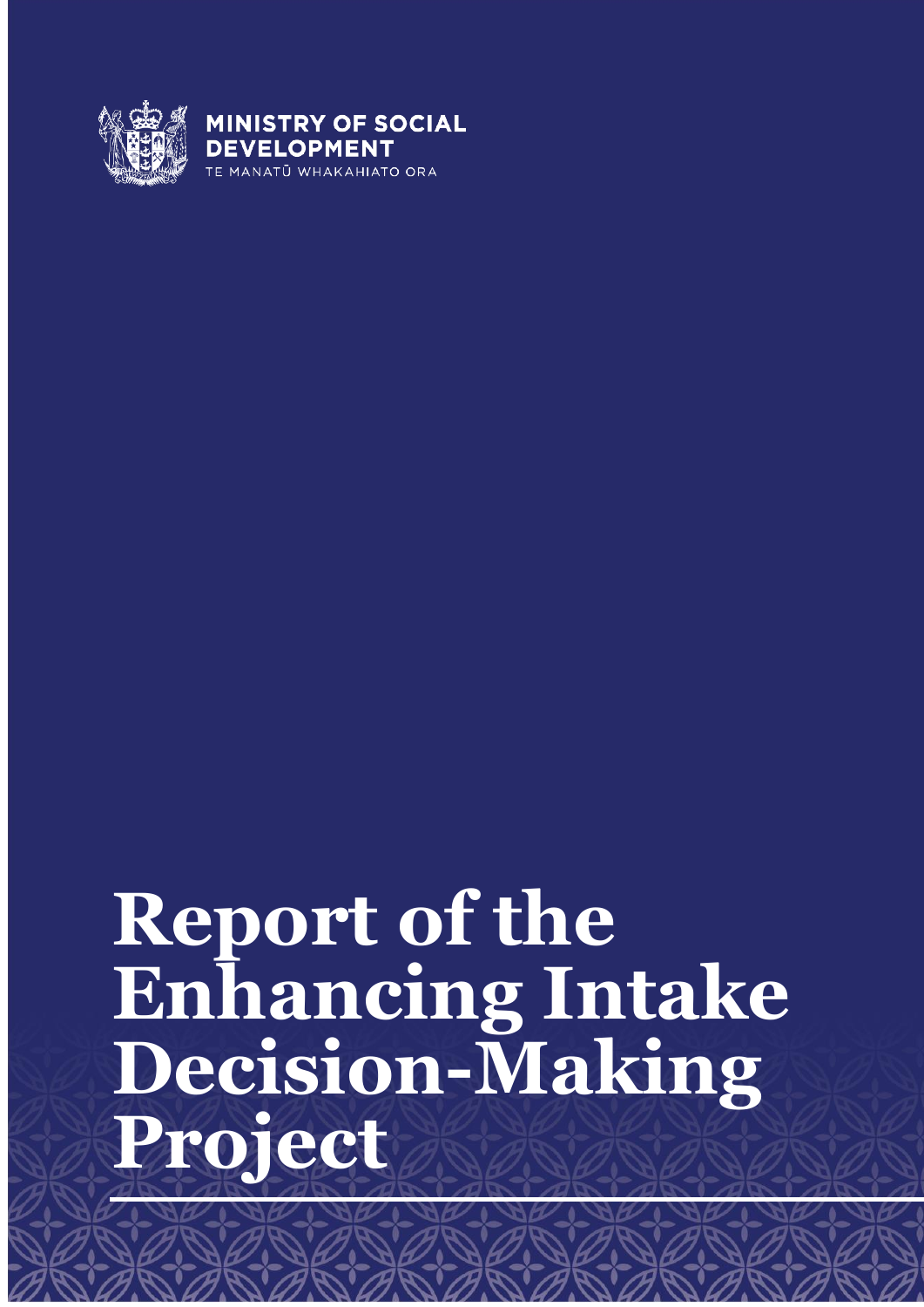#### **Author**

David Rea and Ricus Erasmus

#### **Acknowledgements**

The authors would like to thank the range of people who supported this work, particularly Nive Macdonald (CYF) for her invaluable support and endless patience; the Proof of Concept Trial Governance Group (MSD) for their oversight of the project; the many reviewers, from both within and external to MSD, who provided valuable feedback on earlier drafts; and finally the social workers at the National Contact Centre without whom this work would not have been possible.

#### **Published**

18 October 2017

#### **ISBN**

978-0-9941498-8-6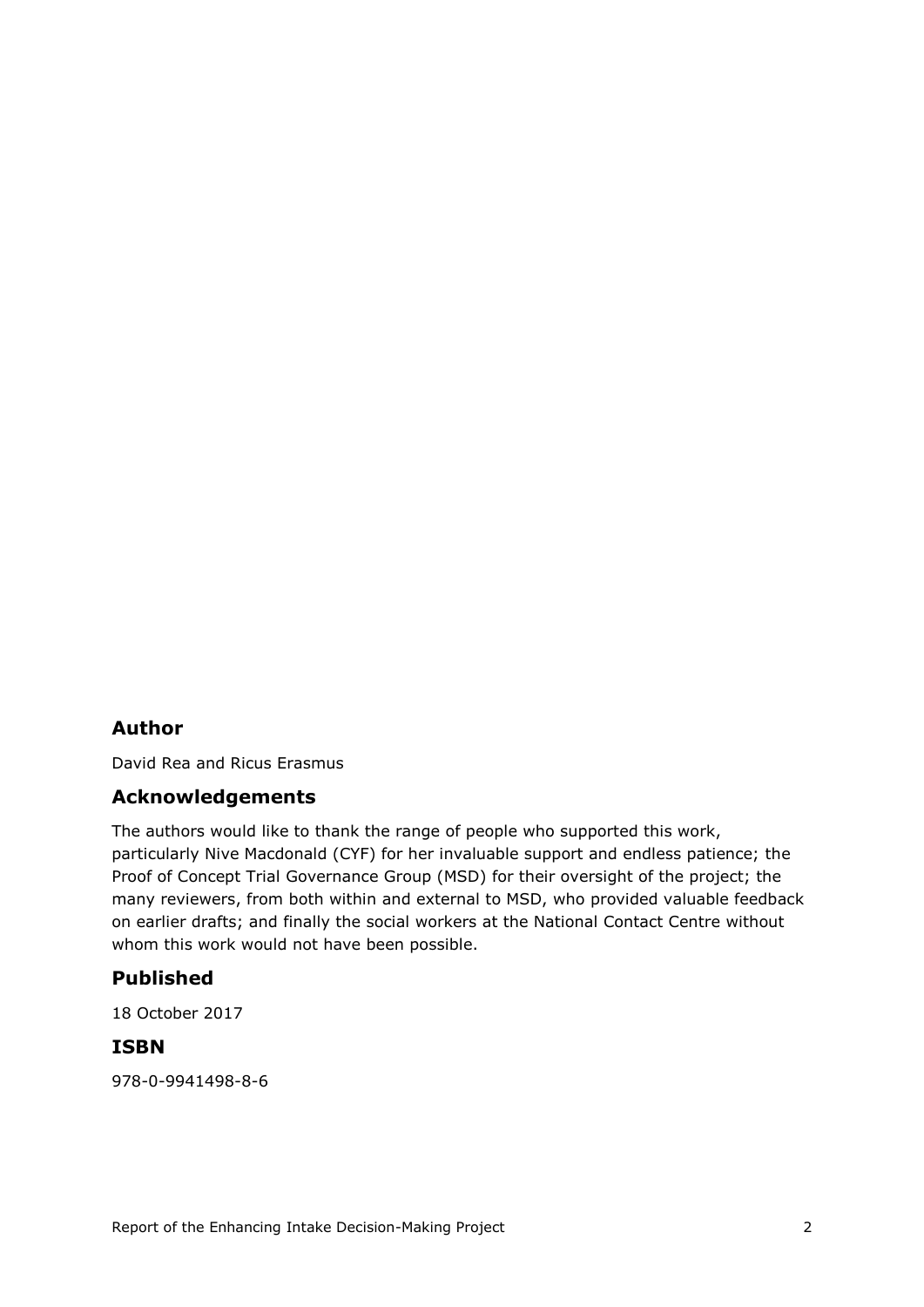# **Contents**

| Chapter 1:        |                                                                             |  |
|-------------------|-----------------------------------------------------------------------------|--|
|                   |                                                                             |  |
|                   |                                                                             |  |
|                   |                                                                             |  |
|                   |                                                                             |  |
|                   |                                                                             |  |
|                   |                                                                             |  |
|                   |                                                                             |  |
|                   | Chapter 2: A statistical risk model designed to support care and protection |  |
|                   |                                                                             |  |
|                   |                                                                             |  |
|                   |                                                                             |  |
|                   |                                                                             |  |
|                   |                                                                             |  |
|                   |                                                                             |  |
|                   | Performance of the model compared to existing decision-making  42           |  |
|                   |                                                                             |  |
| <b>Chapter 3:</b> | Development of the Background Risk Indicator  48                            |  |
|                   |                                                                             |  |
|                   |                                                                             |  |
|                   |                                                                             |  |
|                   |                                                                             |  |
|                   |                                                                             |  |
| <b>Chapter 4:</b> | Non-operational trial of the Background Risk Indicator 56                   |  |
|                   |                                                                             |  |
|                   |                                                                             |  |
|                   |                                                                             |  |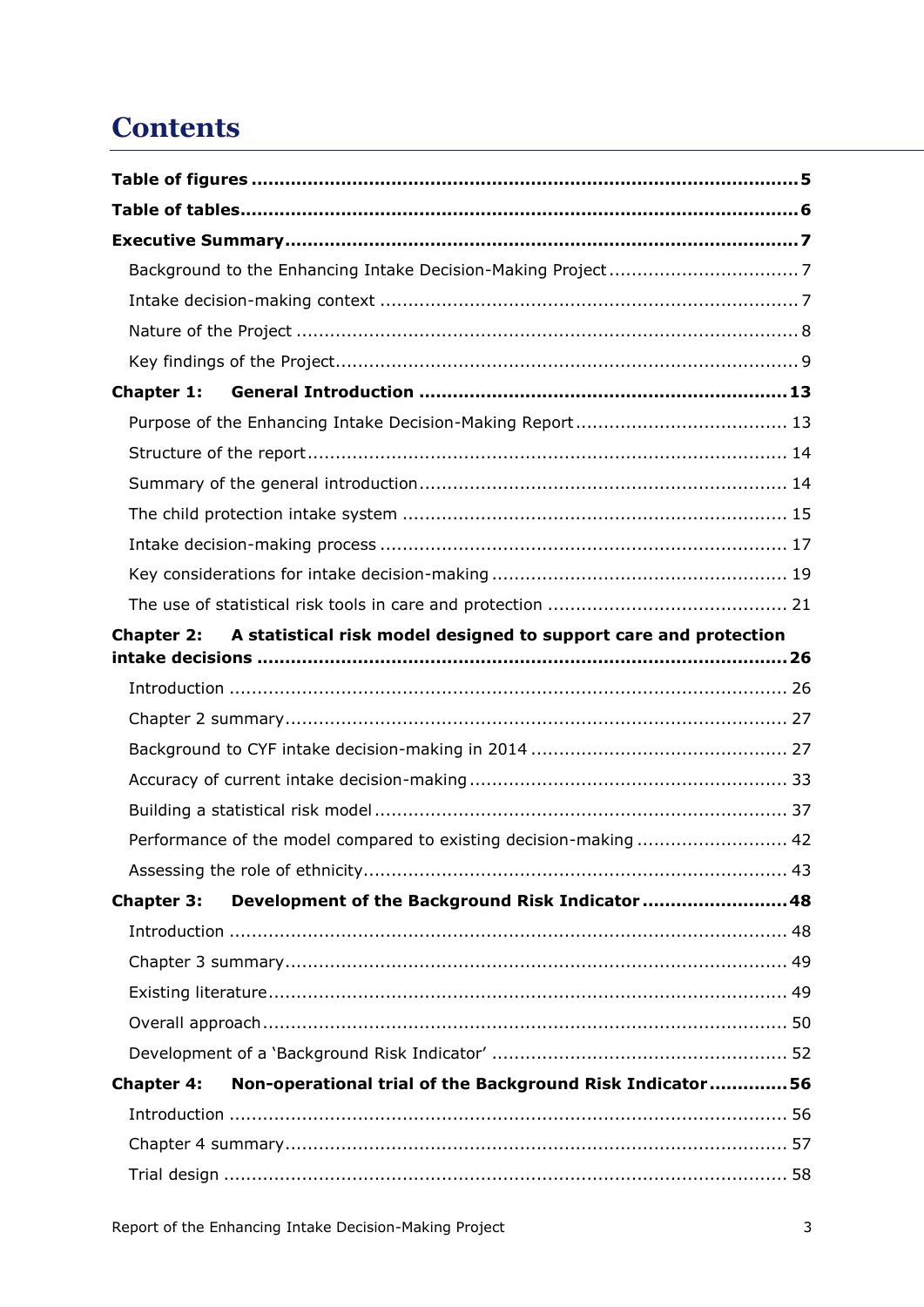| <b>Indicator</b>  | Chapter 5: Feedback from social workers regarding the Background Risk |  |
|-------------------|-----------------------------------------------------------------------|--|
|                   |                                                                       |  |
|                   |                                                                       |  |
|                   |                                                                       |  |
|                   |                                                                       |  |
| <b>Chapter 6:</b> |                                                                       |  |
|                   |                                                                       |  |
|                   |                                                                       |  |
|                   |                                                                       |  |
|                   |                                                                       |  |
|                   |                                                                       |  |
|                   |                                                                       |  |
|                   |                                                                       |  |
|                   |                                                                       |  |
|                   |                                                                       |  |
|                   |                                                                       |  |
|                   |                                                                       |  |
|                   |                                                                       |  |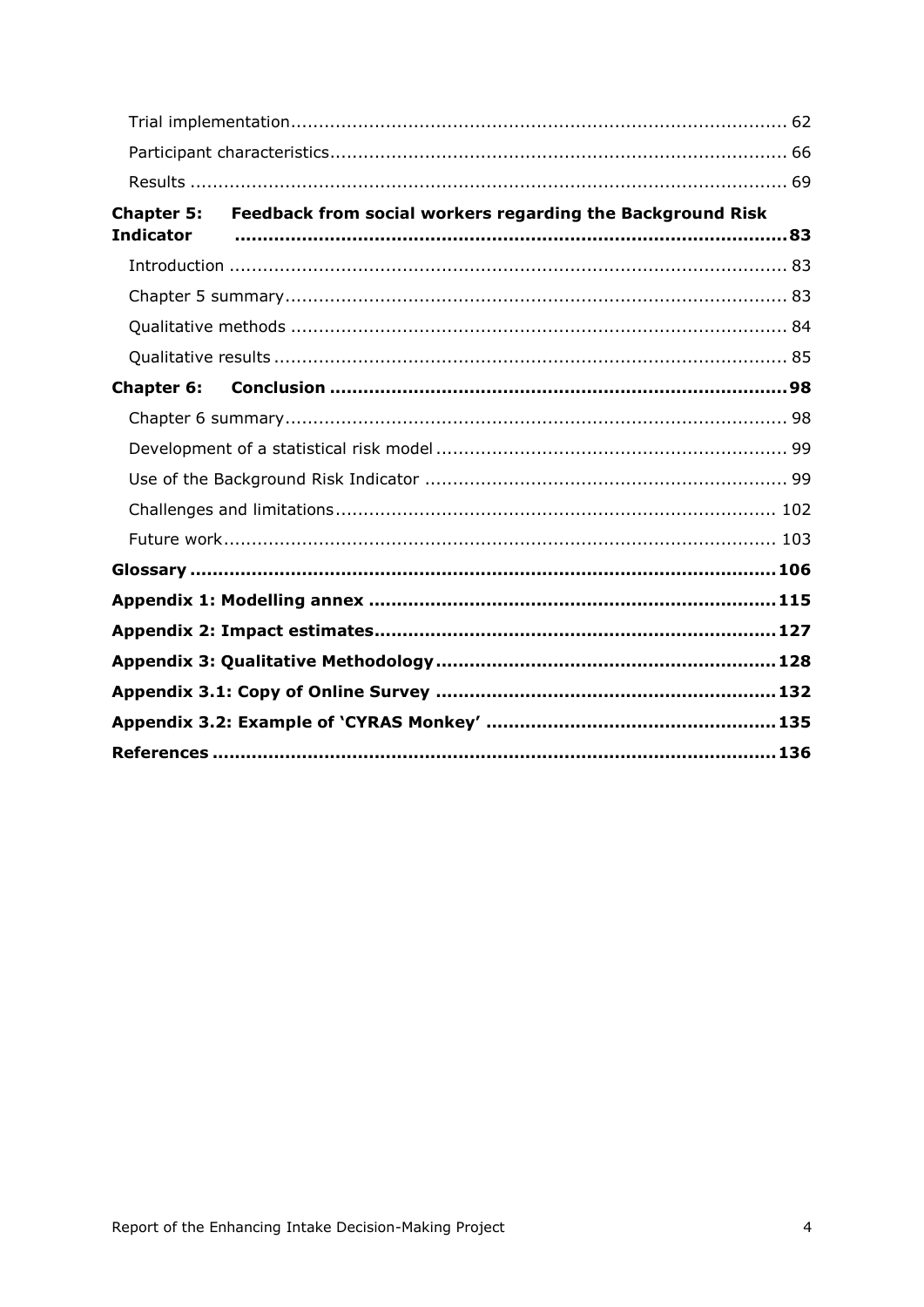# <span id="page-4-0"></span>**Table of figures**

| Figure 2.1: Number of children and young people notified to CYF by different types of notifier in     |
|-------------------------------------------------------------------------------------------------------|
|                                                                                                       |
| Figure 2.2: Age of children and young people at the time of their first notification to CYF during    |
|                                                                                                       |
| Figure 2.3: Process for selecting sub-population included in the analysis of 2014 notifications  32   |
|                                                                                                       |
|                                                                                                       |
| Figure 2.6: Process for selecting a sub-population to assess the accuracy of current intake           |
|                                                                                                       |
| Figure 2.7: Percentage of children and young people with estimated concern, by risk group             |
| determined by the Logistic Regression Model (all children and young people notified in the first half |
|                                                                                                       |
| Figure 3.1: Incorporation of the statistical risk model output within social work decision-making 51  |
|                                                                                                       |
|                                                                                                       |
|                                                                                                       |
| Figure 4.2: Example composite de-identified case summary information 64                               |
|                                                                                                       |
| Figure 4.4: Decision-making prior to and after being shown the background risk indicator  70          |
| Figure 4.5: Overview of decision-making prior to being shown the background risk indicator 71         |
| Figure 4.6: Number of social workers making different intake decisions for Case 6 - Serious risk of   |
|                                                                                                       |
| Figure 4.7: Number of social workers making different intake decisions for Case 12 - Possible risk    |
|                                                                                                       |
| Figure 4.8: Number of social workers making different intake decisions for Case 26 - Low risk of      |
|                                                                                                       |
| Figure 4.9: Percentage of social workers who changed their decisions after seeing the background      |
|                                                                                                       |
| Figure 4.10: Percentage of social workers who made changes to decisions over 12 cases  75             |
| Figure 5.1: Most participants (87%) indicated they were confident or very confident they              |
|                                                                                                       |
| Figure 5.2: Most participants (91%) said the training prepared them well or very well for using the   |
|                                                                                                       |
| Figure 5.3: Social workers comfort with making changes after viewing the background risk indicator    |
|                                                                                                       |
|                                                                                                       |
| Figure A2: Percentage of children and young people included in a main benefit during their lifetime   |
| (data from 87,120 unique children and young people notified in 2013)  122                             |
| Figure A3: Age of child or young person at first benefit receipt (data from 87,120 unique children    |
|                                                                                                       |
| Figure A4: Percentage of children and young people born to a caregiver on a main benefit (data from   |
|                                                                                                       |
| Figure A5: Misclassification rate during the creation of the logistic regression model  124           |
|                                                                                                       |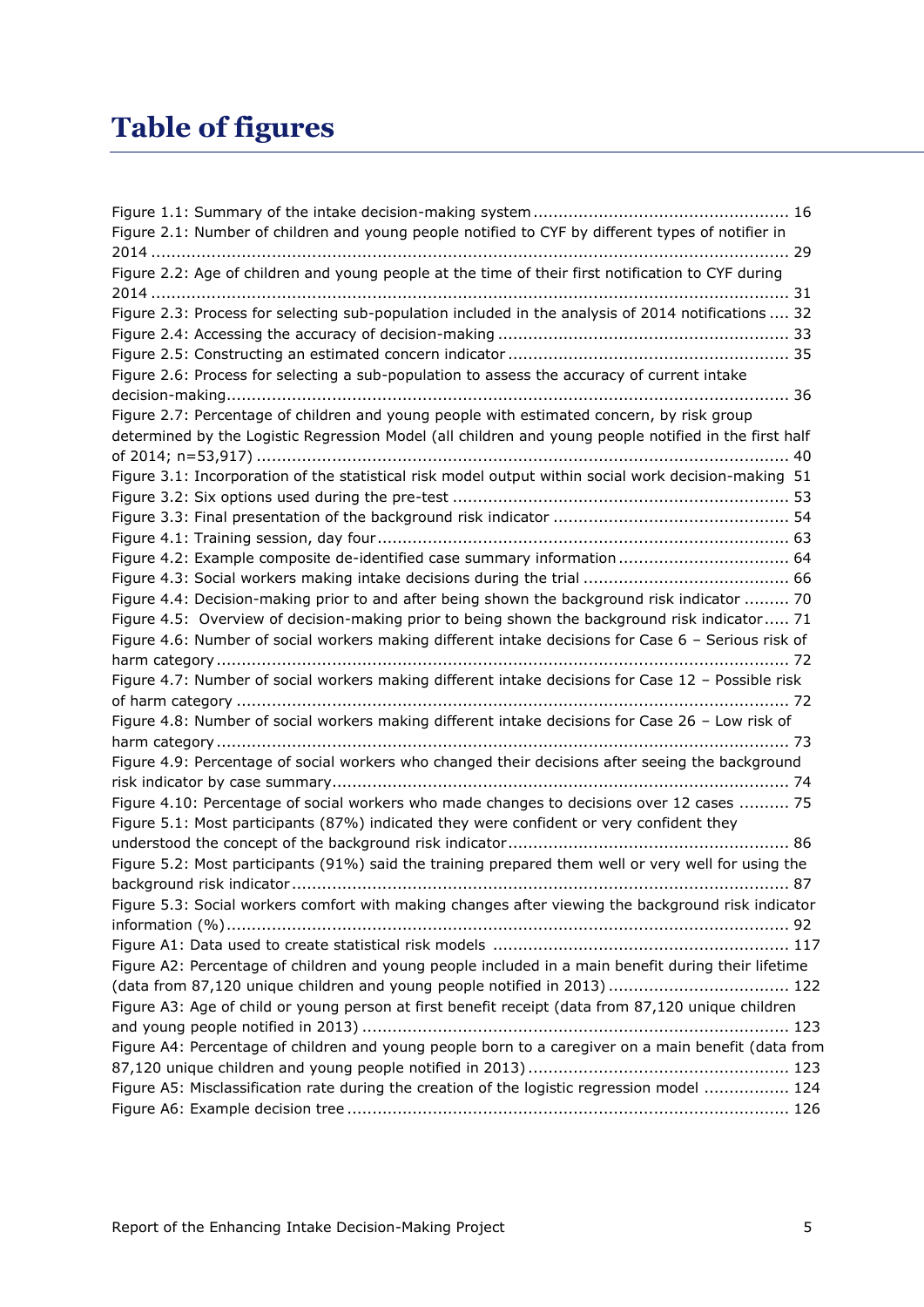# <span id="page-5-0"></span>**Table of tables**

| Table 2.2: Number of times each child and young person was notified to CYF during 2014 28              |
|--------------------------------------------------------------------------------------------------------|
| Table 2.3: Ethnicity of children and young people notified to CYF in 2014  31                          |
|                                                                                                        |
| Table 2.5: Estimated accuracy of existing decision-making: unique children and young people            |
|                                                                                                        |
| Table 2.6: Area under the ROC curve for four different statistical risk models (validation dataset)39  |
| Table 2.7: Comparing existing and model determined intake decision-making using a measure of           |
| estimated concern: children and young people notified in first six months of 2014 (n=28,033) 43        |
| Table 2.8: Referral rates and estimated risk of concern by ethnicity: children and young people        |
|                                                                                                        |
| Table 2.9: Comparing existing and model determined intake decision-making using a measure of           |
| estimated concern: children and young people notified in first six months of 2014 (n=28,033) 45        |
| Table 2.10: Assessing decision-making for notifications for different ethnicities during the first six |
|                                                                                                        |
| Table 4.1: Scenarios tested within the trial and expected impact on decision-making  60                |
|                                                                                                        |
|                                                                                                        |
|                                                                                                        |
|                                                                                                        |
|                                                                                                        |
| Table 4.7: Detailed results for all scenarios investigated during the trial  79                        |
| Table 5.1: Summary of survey comments* about the Background Risk Indicator  88                         |
| Table A1: Conservative and less conservative matching CYF and Work and Income data  118                |
| Table A2: The effect of matching criterion on false positive matches between CYF and Work and          |
|                                                                                                        |
|                                                                                                        |
| Table A4: The significance level of each of the predictors in the logistic regression model  125       |
| Table A5: Impact of Background Risk Indicator on social worker decisions (treatment versus control     |
|                                                                                                        |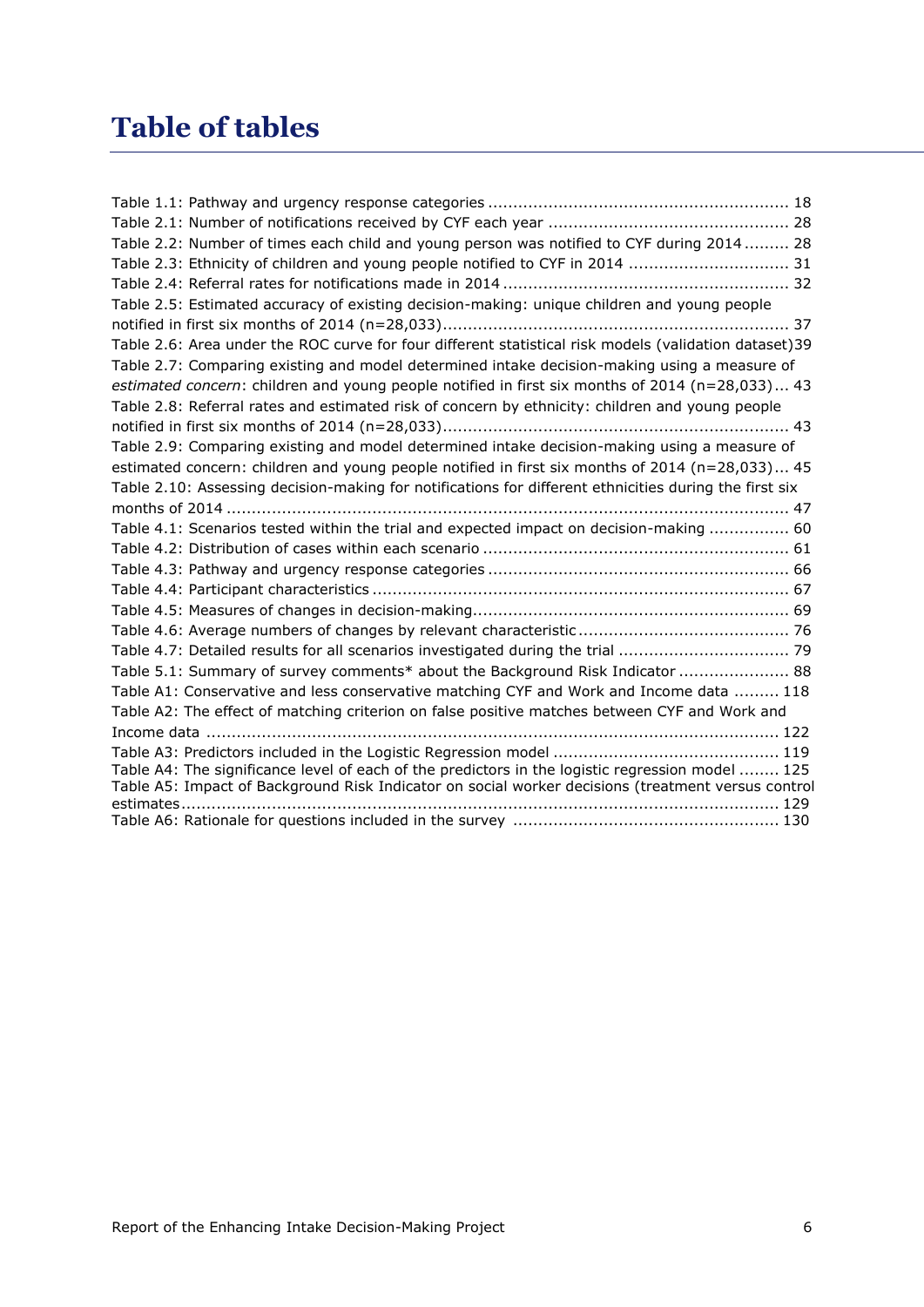# <span id="page-6-0"></span>**Executive Summary**

# <span id="page-6-1"></span>**Background to the Enhancing Intake Decision-Making Project**

In 2014, the Minister for Social Development commissioned a project relating to the use of statistical risk modelling within Child, Youth and Family (CYF) intake decision-making. The project was designed to understand whether the use of this information could enhance intake decision-making, where a concern has been raised regarding a child or young person, and a recommendation for a service response must be made. Potential benefits of this project include both a reduction in the number of unnecessary investigations undertaken by CYF, and better identification of those children, young people, and whānau who are a high priority for services. The resulting Enhancing Intake Decision-Making Project was the product of collaboration between Insights MSD, CYF, and the CYF National Contact Centre<sup>1</sup>.

# <span id="page-6-2"></span>**Intake decision-making context**

-

#### **In New Zealand, notifications regarding the wellbeing of a child or young person are reported to CYF or the Police**

Under Section 15 of the Children, Young Persons and Their Families Act (1989), any person who believes that any child or young person has been, or is likely to be, harmed (whether physically, emotionally, or sexually), ill-treated, abused, neglected, or deprived may report this matter to CYF or the Police. As empowered by this legislation, every year CYF receives notifications regarding the alleged abuse or neglect of about 100,000 unique New Zealand children and young people. Often, these children and young people do not experience just one instance of alleged maltreatment, with a significant proportion experiencing repeated notifications across their lifetime.

#### **The CYF National Contact Centre and FVIARS committees are primarily responsible for making triage decisions regarding these children and young people**

The CYF National Contact Centre and the Family Violence Inter-Agency Response System (FVIARS) are the primary organisations tasked with assessing and making decisions regarding these notifications. It is also worth noting that since its establishment in 2014, the Vulnerable Children's Hub has been an increasingly important part of this process. After receiving a notification, the Contact Centre is responsible for a 'triage decision', which involves a judgement about the level of care and protection related concern surrounding a child or young person, and the recommendation of an appropriate service response. The FVIARS committee is responsible for similar intake decisions regarding cases of family violence reported directly to the Police. In 2014, the intake decisions

Report of the Enhancing Intake Decision-Making Project 7 7  $1$  The National Contact Centre, also referred to as the Contact Centre, provides the initial point of contact for anyone in the community who has concerns about a child or young person's welfare. Notifications can come in the form of calls, emails, letters or faxes from a range of notifiers, including family members, members of the wider community, Health or other practitioners, schools, Police and courts.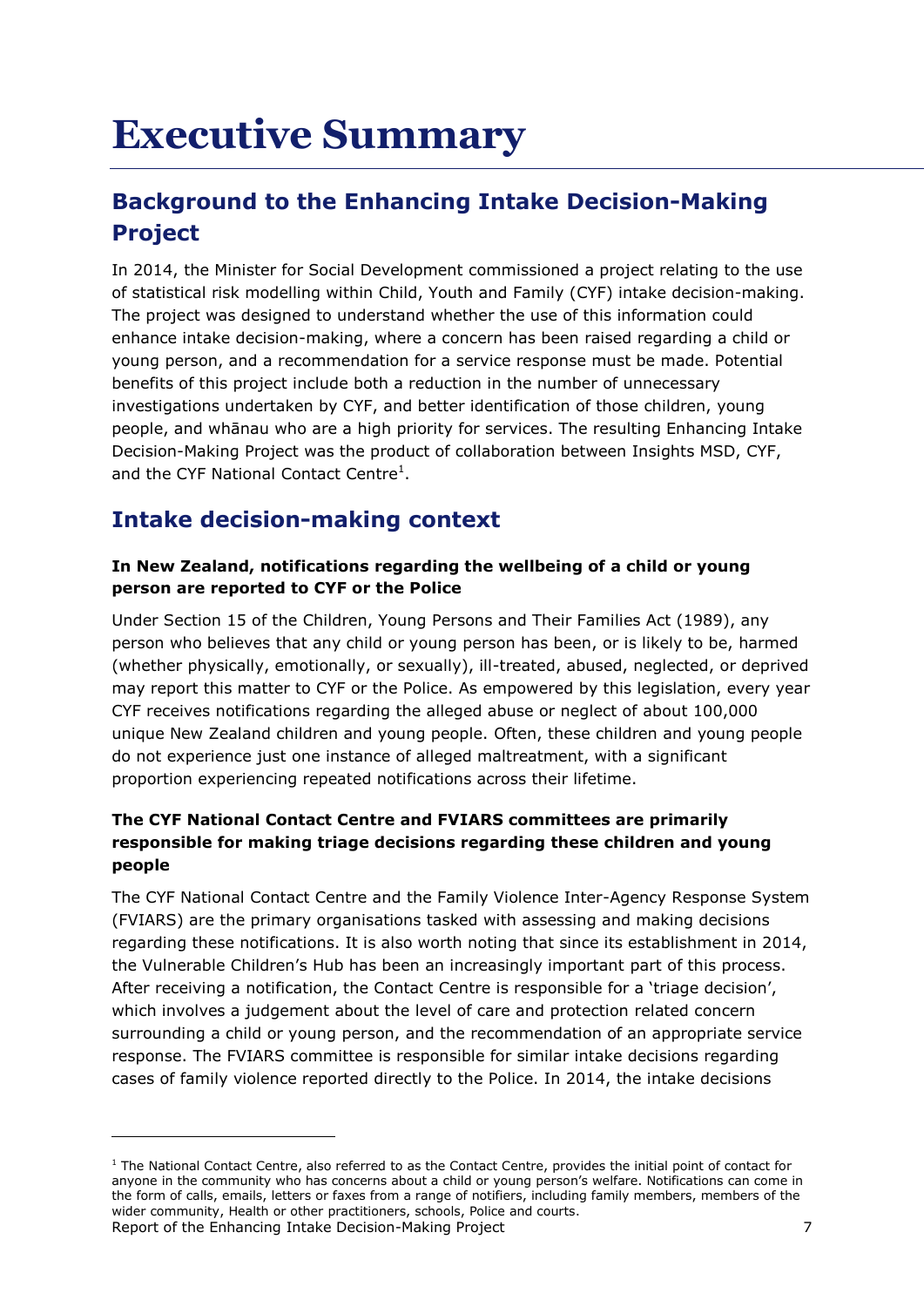made by these two organisations resulted in the referral for further assessment of more than 41 percent of those children and young people notified.

#### **Intake decision-making is complex and subject to a range of environmental factors**

The intake decisions made regarding care and protection notifications are complex and subject to a number of uncertain environmental factors, for example, time pressures and incomplete information. These decisions also have significant consequences for the children, young people, and whānau involved. A failure to intervene when required can result in serious negative outcomes. Similarly, interventions that are not required are costly and may result in additional harm. Despite their importance, these decisions are often made within a time-pressured environment, using information that is uncertain or incomplete. Given these constraints, intake decision-making may benefit from the use of additional tools, which have the potential to improve overall effectiveness.

# <span id="page-7-0"></span>**Nature of the Project**

-

#### **This project was designed to determine whether statistical risk model information can support the intake decision-making process**

Internationally, a range of aids have been developed, both within the care and protection field and others, which have the potential to improve the effectiveness of decisionmaking. These tools include statistical risk models developed from administrative data<sup>2</sup>, which may be used to improve decision-making, effectively target services, and form part of a strategy to achieve better outcomes for children and young people. This project was designed to assess whether a statistical risk model tool could be used to support intake decision-making within a New Zealand context. The project aimed to explore whether decision-making could be improved by the use of statistical information highlighting the level of underlying risk experienced by those children and young people notified to CYF with a care and protection concern.

#### **To achieve the overall objective of the project, three phases of work were undertaken**

The overall objective of the Enhancing Intake Decision-Making Project was to answer the specific question: Could care and protection intake decision-making be improved by giving social workers access to a statistical risk tool? To achieve this overall objective, three main phases of work were undertaken:

- 1. Developing a statistical risk model specifically tailored to the New Zealand care and protection intake system.
- 2. Developing a means of putting this statistical risk model into operation within an intake decision-making environment.
- 3. Trialling the use of this information within a non-operational context at the National Contact Centre, and collecting feedback from social workers relating to their perceptions of this tool.

Report of the Enhancing Intake Decision-Making Project 8 8  $2$  Data collected incidentally as part of recording keeping, generally as part of providing a service. This data can include individual's names, demographic information, and the particular service provided.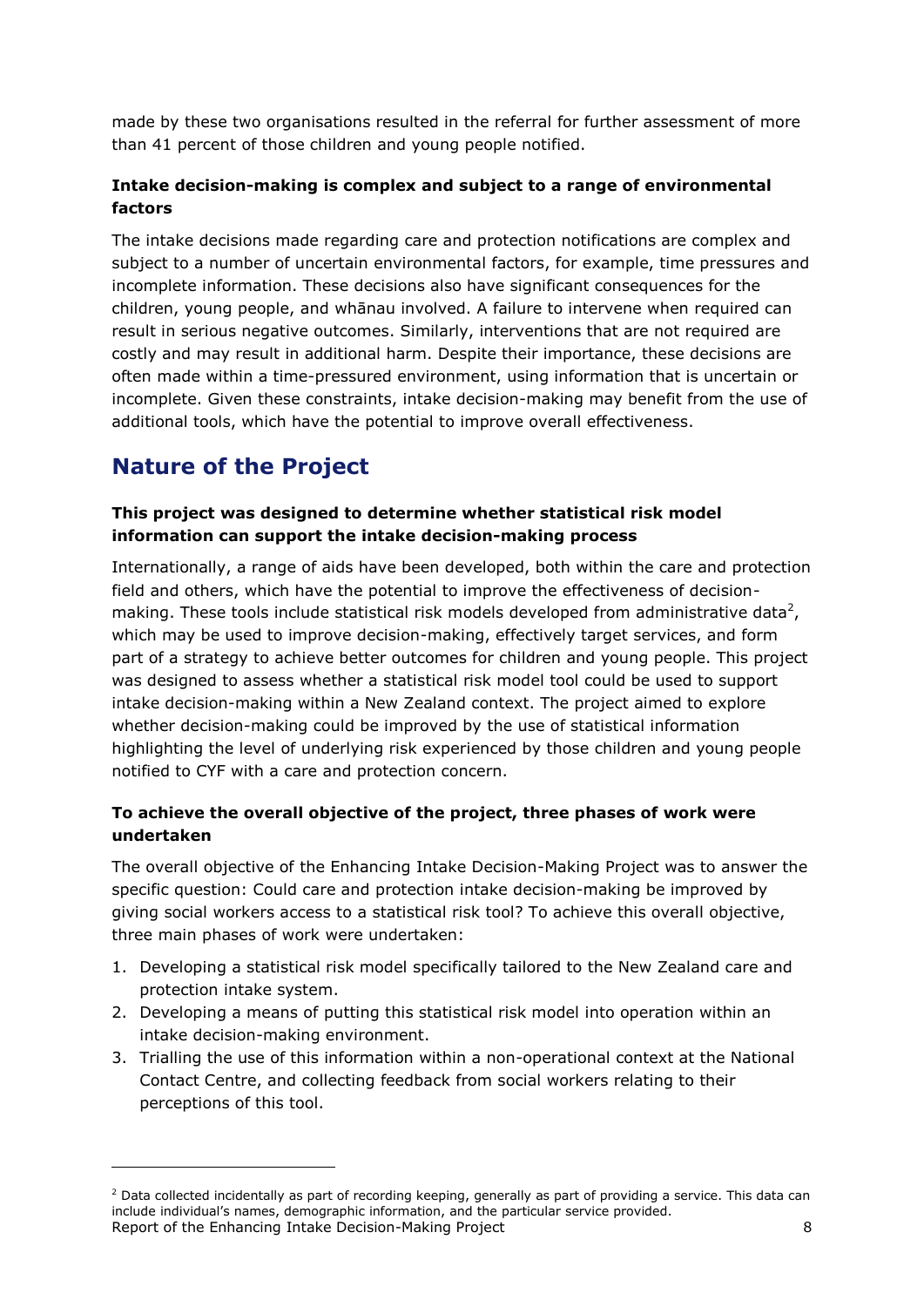#### **A statistical risk model was developed to assess the likelihood of children and young people experiencing a care and protection concern**

The first phase of the project was designed to answer the following question: Can administrative data be used to build a statistical risk model that is more accurate than existing intake decision-making? This phase of work initially involved creating a dataset from CYF and Work and Income information, which was then used to develop a measure of *estimated concern* for each child or young person notified to the contact centre. Using this measure, a number of models were designed to predict whether a child or young person required further assessment by CYF, and the accuracy of the best model was compared against existing decision-making.

#### **The operational use of statistical risk model information was refined through analysis, design, and testing work**

The modelling work suggests that a statistical risk tool has the potential to provide important new information to assist social workers making intake decisions. However, putting this information into operation within an intake decision-making context is not straightforward. In order to apply this information within a practice context, the second phase of the project sought to answer the question: How could the output of a statistical risk model be used within an intake decision-making environment? This phase of the project used analysis, design, consultation, and testing work to develop a Background Risk Indicator, which was accompanied by associated guidance and training information. The overall approach reinforced the primary role of professional judgement within decision-making, particularly within cases containing serious care and protection concerns.

#### **The 'Background Risk Indicator' was trialled within a non-operational context at the CYF National Contact Centre**

Following the development of the Background Risk Indicator, the next phase of the project involved answering the specific questions: Would social workers apply the Background Risk Indicator within their decision-making in a safe and expected manner; and, what were the views and perspectives of social workers given access to the Background Risk Indicator? In order to achieve this objective, the trial involved simulating the intake decision-making environment at the National Contact Centre. The trial was designed to assess the impact of different Background Risk Indicator scores across three different levels of care and protection related concern. The trial also involved gathering feedback from social workers regarding the effectiveness of training, their perception of the Background Risk Indicator, and their views on using this information within decision-making.

### <span id="page-8-0"></span>**Key findings of the Project**

#### **Results from the project demonstrate that a statistical risk model has the potential to improve the effectiveness of intake decision-making**

Report of the Enhancing Intake Decision-Making Project 9 The overall findings of the Enhancing Intake Decision-Making Project suggest that using statistical risk model information, in the form of a 'Background Risk Indicator', has the potential to improve care and protection intake decisions. Results from the trial highlight that when this information is used successfully, social worker decision-making is influenced in a safe and expected manner. These results suggest that the potential for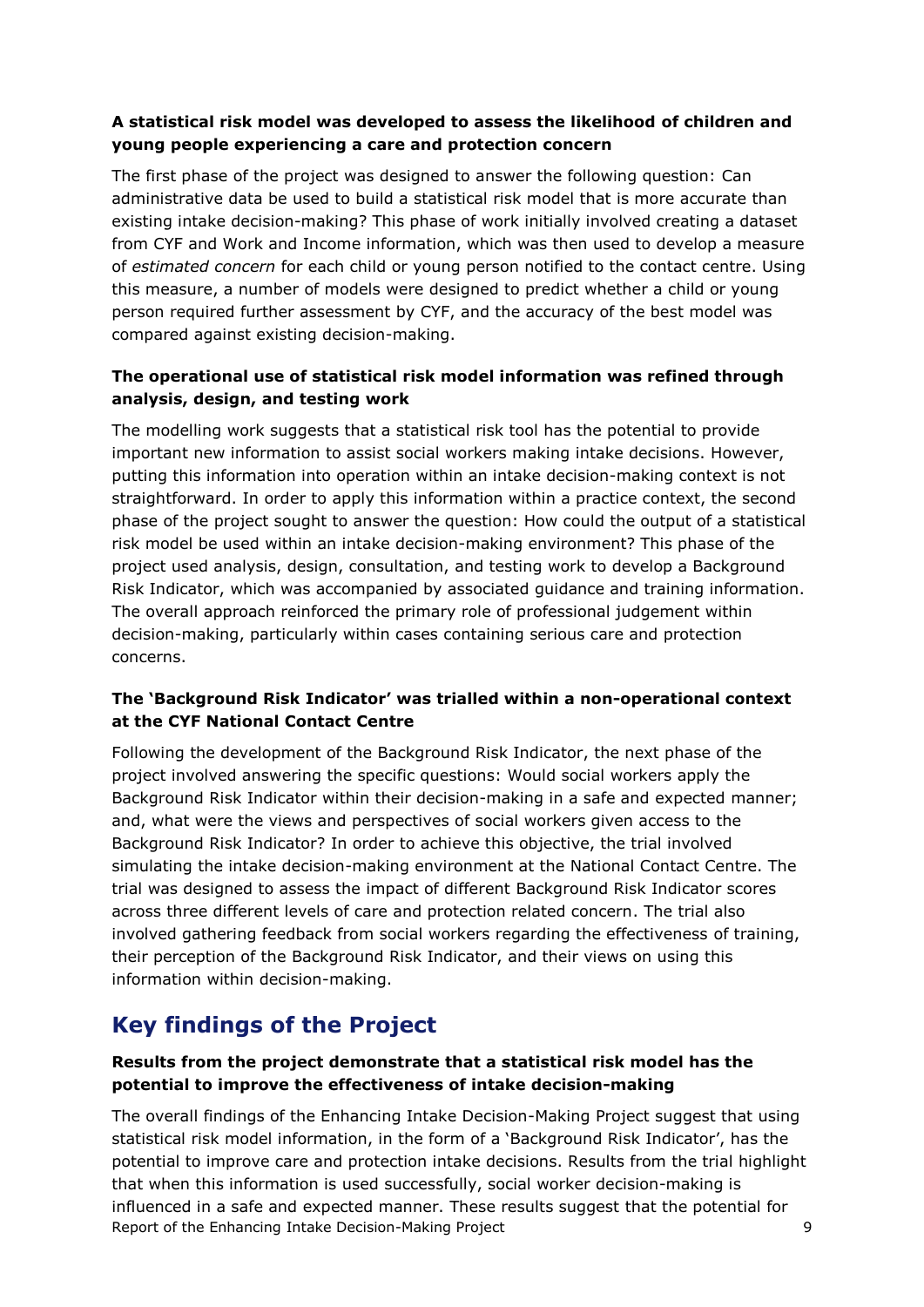more effective decision-making provided by the model could be realised, which may result in improved outcomes for New Zealand children, young people and whānau. While further development work is warranted, these results provide a clear platform for progressing towards an implementation phase.

The key findings of the project are summarised in the table below.

#### **Feasibility testing indicates that a statistical risk model can be developed from linked administrative data held by MSD, which has the potential to improve the effectiveness of care and protection intake decision-making**

- In past years, CYF has received notifications about care and protection concerns for 100,000 unique children and young people each year. In 2014, for a subset of this group with reliable data, about 63 percent were referred to local CYF sites for further investigation or services.
- The project developed a measure of *estimated concern* in order to assess the accuracy of intake decisions. The measure used information about what happened after the referral decision (either further intervention on the part of CYF, or a further report of concern within the following two years) to estimate if there was a care and protection concern for the child or young person. This approach provides a reasonable measure, but will not be correct in all circumstances.
- **Based on the measure of estimated concern that was developed, existing intake** decision-making is accurate in about 60 percent of cases.
- Using historical data, the statistical risk model appears to be around 6 percentage points more accurate than existing intake decision-making. The model was able to refer an increased proportion of children and young people where there was an *estimated concern*, as well as fewer children and young people where there was not a concern.
- As is good practice, ethnicity was not included as a variable in the model. When it was added in order to assess any remaining contribution, it added only a minor increase to the accuracy of the model's decision-making.
- The increase in accuracy provided by the statistical risk model was broadly comparable across different ethnic groups, although the model refers a higher number of Māori children and young people than under the status quo. The reason for this higher referral rate is currently unknown, and further work will be required to better understand this finding.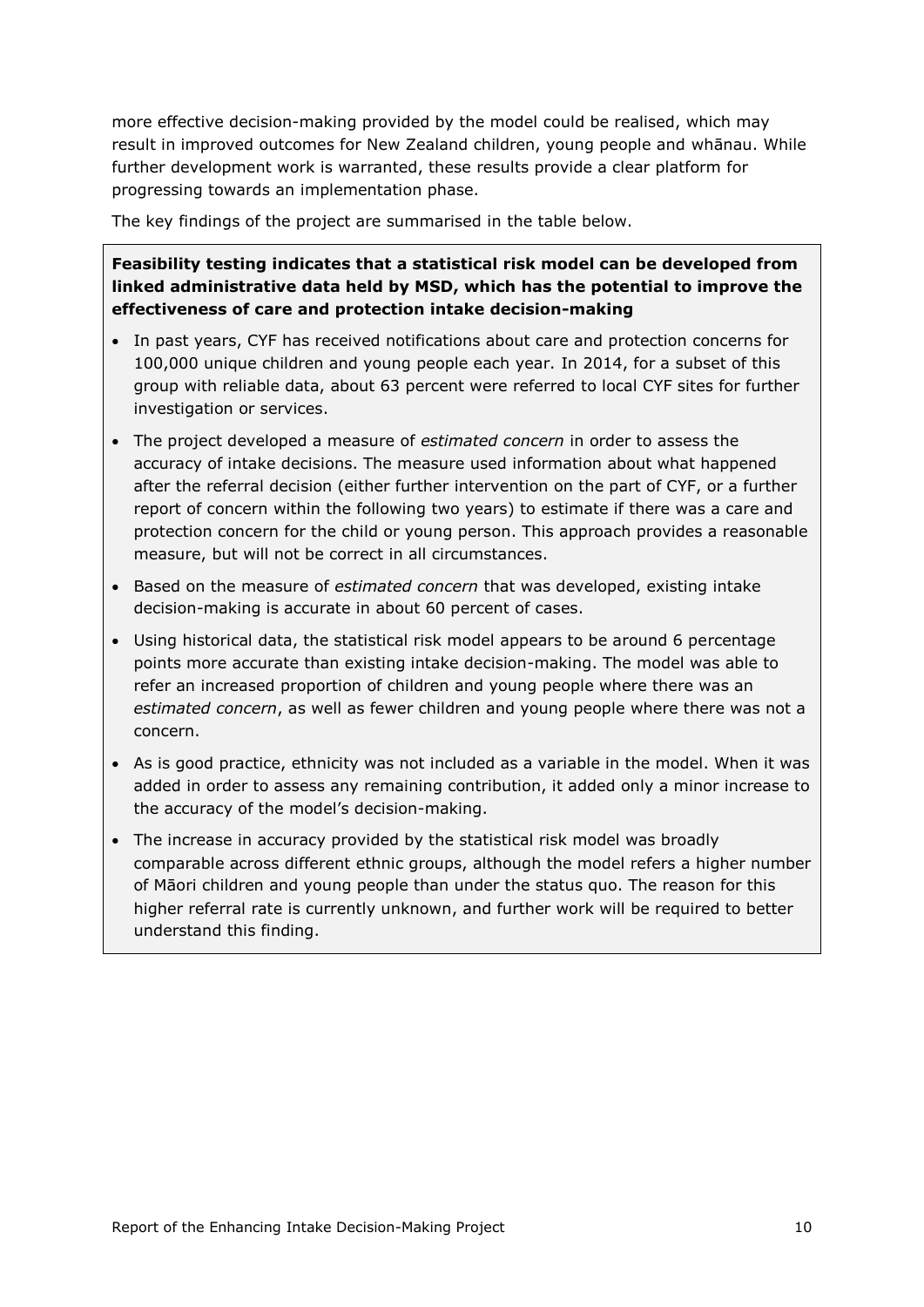**A 'Background Risk Indicator' was developed as a way of using statistical risk model information within intake decision-making. The results of a nonoperational trial suggest that the Background Risk Indicator would be used by social workers in a 'safe' and 'expected' manner**

- On average, roughly 15 per cent of decisions were changed after social workers saw the Background Risk Indicator. The size of these changes was modest, reaching statistical significance in some cases.
- 74 per cent of social workers made at least one change after seeing the Background Risk Indicator, but only 13 per cent made four or more changes.
- The referral rate of social workers appeared to be slightly more responsive to the Background Risk Indicator when it suggested a higher rather than lower risk, implying that the use of the tool carries a risk of increasing overall rates of referrals.
- No social workers made unsafe decisions in response to the Background Risk Indicator. This meant that in cases where the presenting information suggested a serious care and protection concern, low or medium Background Risk Indicator scores were appropriately disregarded.
- In cases where social workers changed their decision after seeing the Background Risk Indicator, all but two of these changes were in the expected direction ie increases or decreases in the referral rate or urgency of referrals were observed, depending on whether the Background Risk Indicator score was high or low.
- In instances where social workers changed their decision, they indicated that they were broadly comfortable with applying the Background Risk Indicator, and many saw the tool as a positive addition to their decision-making processes.
- A majority of social workers felt the training they received prepared them well for using the Background Risk Indicator, and were confident that they understood the concept of this tool.
- A small number of social workers were not receptive to the Background Risk Indicator, perceiving the tool to be narrowly focused on identifying risk, based on poor quality data, unsuited to a strengths-based approach to social work practice, and unable to account for cultural differences.
- Prior to seeing the Background Risk Indicator, results from the trial highlighted variation in the intake decisions made by social workers on the same case. There was no evidence that the Background Risk Indicator reduced this variation.